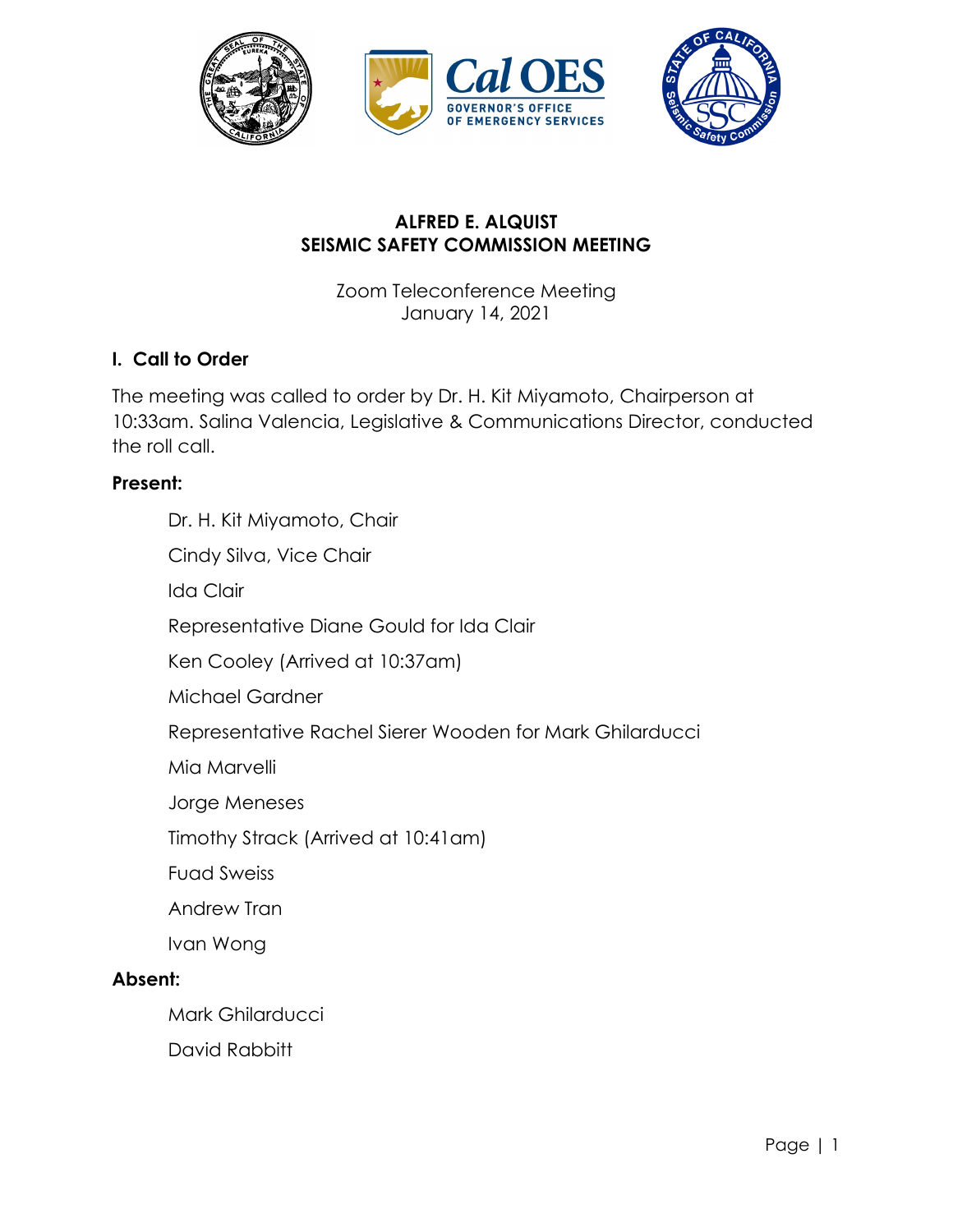

# **II. Approval of Seismic Safety Commission January 14th, 2021 Meeting Minutes**

#### **Discussion:**

The Seismic Safety Commission (SSC) discussed the meeting minutes of January 14<sup>th</sup>, 2021. Motion to approve by Commissioner Gardner, seconded by Commissioner Strack. Motion passed unanimously.

## **III. Chairman's Remarks**

Chairman Miyamoto shared that this year is the 50th anniversary of the 1971 San Fernando earthquake which caused \$500M in damage. He stated that major events will occur again, and he believes the SSC can make a big difference with the help of Cal OES.

## **IV. AB 100 Requirements**

## **Speaker** *– Lisa Mangat, Chief Deputy Director of Policy & Administration, Cal OES*

#### *Richard McCarthy, Executive Director, SSC*

Lisa Mangat explained that the AB100 is the legislation that transferred the SSC into Cal OES. One of the requirements of AB100 is that it will establish a new reporting process for findings, progress, and recommendations to achieve higher levels of seismic safety.

Executive Director McCarthy stated the various organizations that were identified in the legislation: The Department of Conservation California Geological Survey, California Earthquake Authority, Office of Statewide Health Planning and Development, Department of Transportation, Department of Water Resources, Division of Dam Safety, California Public Utilities Commission, State Energy Resources and Conservation and Development Commission, University of California, and the California State University System. Mr. McCarthy stated that SSC staff will put together a letter for the selected organizations describing the requirement that Mrs. Mangat previously discussed.

#### **Discussion:**

Vice Chair Silva inquired if the SSC would be interested in asking organizations about their budget expenditures and suggested putting not only the link to the organizations, but to possibly have them link back to SSC to increase traction.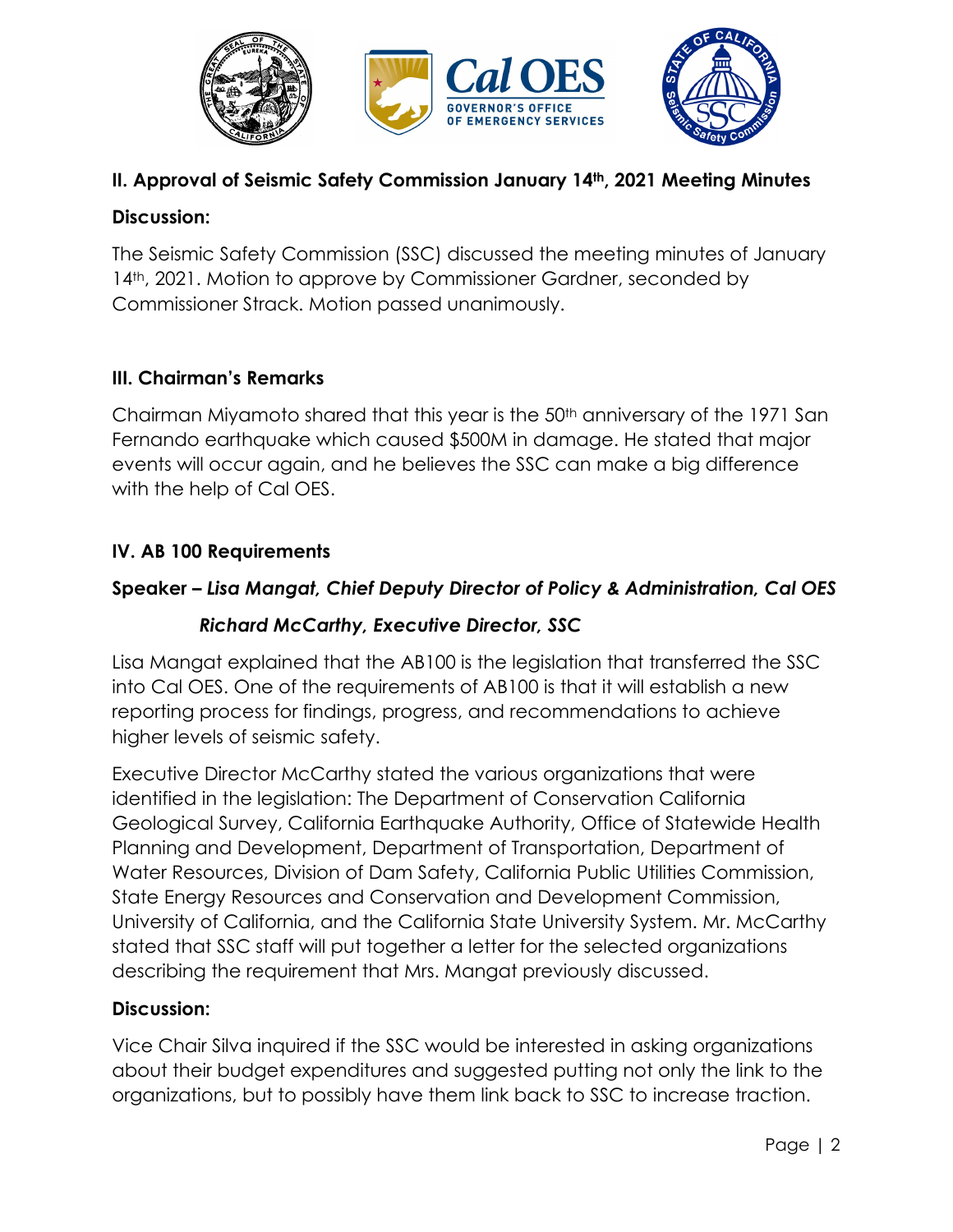

She then asked if there will be a template for consistency purposes and Mr. McCarthy confirmed that there will be one.

Chairman Miyamoto clarified that the intent of each report is to find out what each agency is doing for seismic research.

Commissioner Cooley compared the AB100 to "California at Risk" and suggested using this approach as a template for the questions.

Commissioner Gardner clarified that the reports should focus on being a summary of the programs and not a review.

## **V. Fire Following Earthquake Update New Technologies for Decision Making**

## **Speaker** *– Chief Brian Marshall, Chief of State Fire and Rescue, Cal OES*

#### *Chief Larry Collins, Chief of Deputy Fire & Rescue/Special Ops & Haz Mat, Cal OES*

## *Carlos Camarena, Chief Deputy Fire & Rescue Coordination Center, Cal OES*

Chief Collins briefly reviewed situational awareness concerns regarding Fire Following Earthquake and began looking at ground options such as updated firetruck specifications that include larger fire pumps. They are also looking into super pumpers which are larger volume fire trucks that can be assigned anywhere in the state. He believes they are improving infrastructure hardening the water supply systems to guarantee enough water to fight the fire. They have also been looking at change detection technology including what NASA could provide, such as identifying where buildings have collapsed.

Chief Camarena is the Deputy Chief of the California Fire & Rescue Coordination Center (CFRCC) which coordinates the mobilization of resources for all significant events within California and provides intelligence. There are 6 regions and 65 operational areas throughout 58 counties. CFRCC mobilizes to pre-position resources and for large fires, Search and Rescue, hazardous materials, flooding and debris, earthquakes, tsunamis, tornados, civil unrest, and other disasters. The CFRCC also provides information to the California Fire Services, State Executive Staff, and Cal OES staff through live streams. Fire Integrated Real Time Intelligence System (FIRIS) provides live on-demand situational awareness to receive better response times, real-time fire perimeter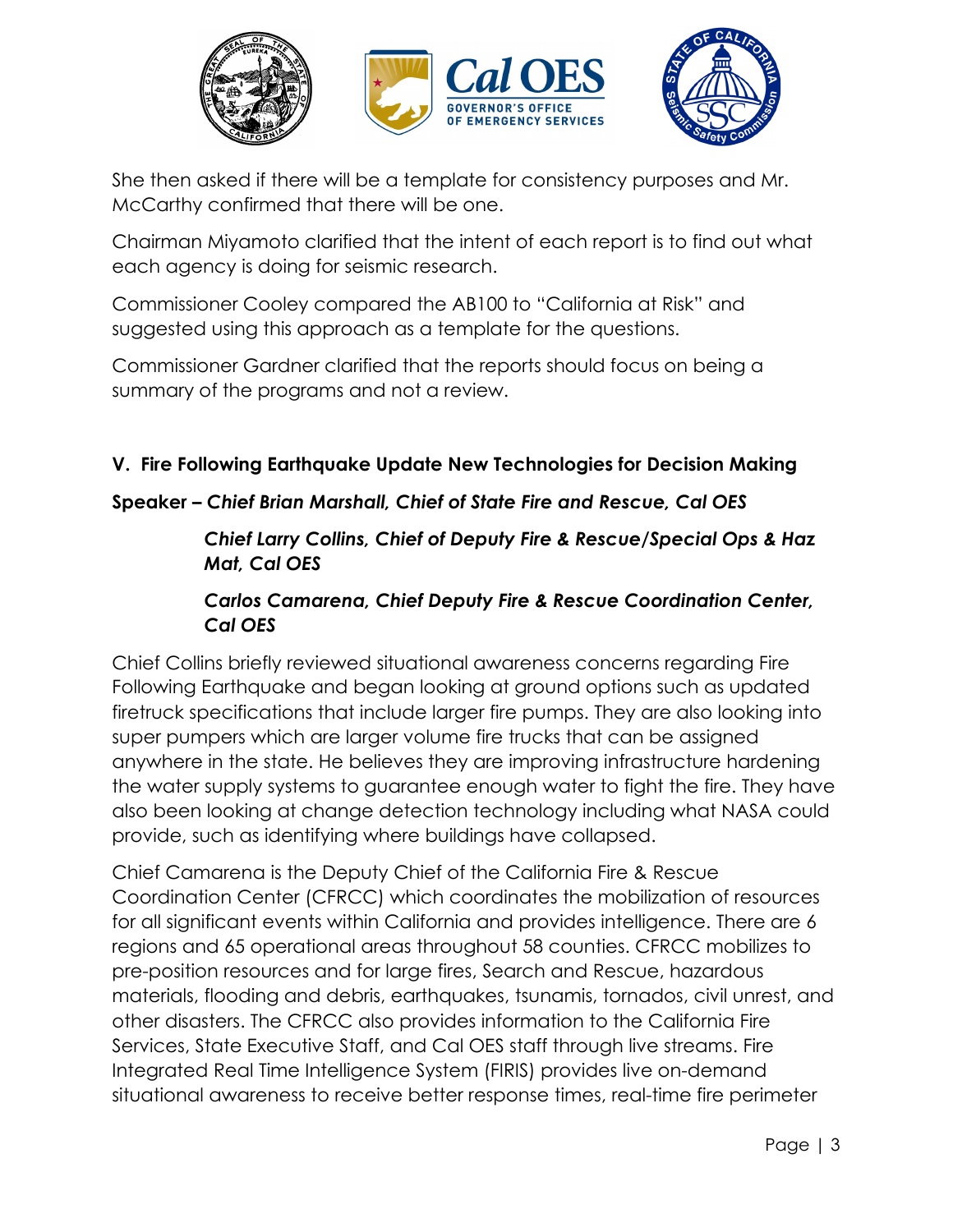

mapping, SAR, fire spread modeling that can updated based on new data, and share lessons with the statewide fire community. There are aircraft that can live stream to the command post and have sensors to detect fire, hazardous chemical leaks/spills, or a person in distress. He then showed examples of what the Intel plane can and has provided.

#### **Discussion:**

Mr. McCarthy mentioned a project the SSC approved in April of 2017 to get realtime information to the hands of first responders using Jet Propulsion Lab (JPL)/National Aeronautics and Space Administration (NASA) technology. The first part of the project being damage assessment of structures and the second part could detect methane leaks across the state. The SSC now has a chance to reevaluate this project with Cal OES. The executive office called together various entities that entered a MOU with JPL and NASA to monitor long-term climate change within the state. The Executive offices will then reconvene with these groups and then reengage with NASA and JPL.

Chief Collins added that they are looking for better options for gathering intelligence and using new technologies. He thanked the SSC for bringing this to their attention and he believes it is a great partnership.

## **VI. Draft Summary Report 2020 Seismic Safety Commission**

#### **Speaker** *– Salina Valencia, Legislative & Communications Director, SSC*

Salina Valencia, Legislative & Communications Director stated that this report summarizes all the projects the SSC worked on in 2020 that were funded by the SSC's Research Program. Ms. Valencia stated this was a draft for Commissioners to review and submit feedback by March 29, 2021.

Vice Chair Silva directed that item #7 be taken out of order and heard after item #8.

## **VII. Update on Upgrade to UC San Diego Large High-Performance Shake Table and Upcoming Projects**

**Speaker –** *Tara Hutchinson, Professor of Engineering, UC San Diego*

 *Joel Conte, Professor of Engineering, UC San Diego*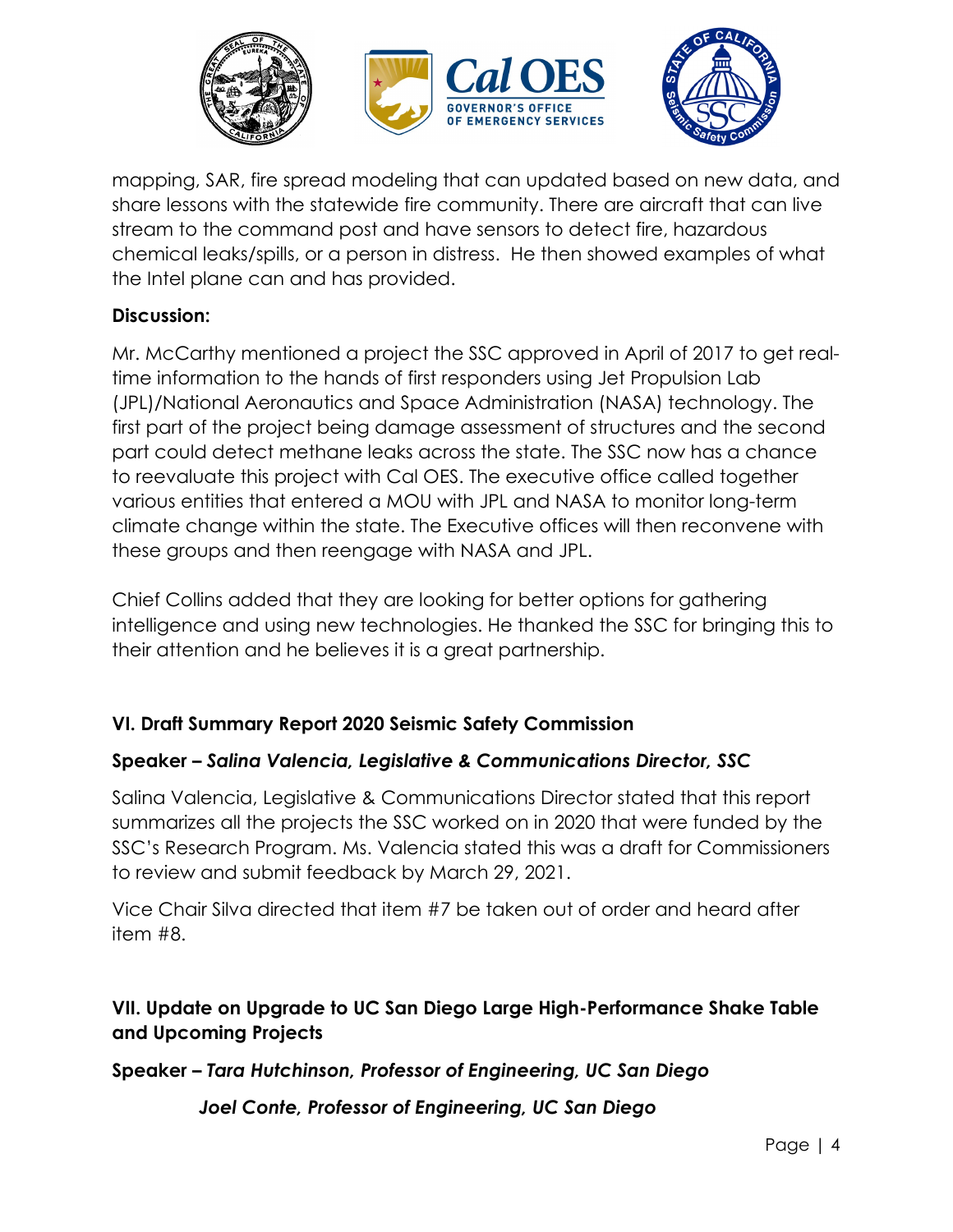

Executive Director McCarthy stated Professor Tara Hutchinson has been working with the SSC for many years and the SSC views the shake table as a national treasure and was pleased to help with the project.

The UC San Diego Large High-Performance Outdoor Shake Table (LHPOST) has served as a resource for shared use for more than a decade and there have been many large-scale earthquake shake tests conducted. The facility is now undergoing an upgrade that will improve our ability to study the response of structures. The strategy for understanding the response to earthquakes is to deploy a dense array of sensors onto the building. This method is limited however since sensors are sparse, societal needs take precedent, and earthquakes are random.

Under Network for Earthquake Engineering Simulation (NEES), LHPOST supported 34 other landmark large/full-scale shake table testing programs. Dr. Hutchinson discussed two previous projects, Building Nonstructural Components & Systems (BCHS) and Certified Financial Specialist-Housing Urban Development (CFS-HUD).

The BCNS project focused on investigating the response of a full-scale structure for the first time. The building was tested with using base isolation technology, a fixed foundation, and was subjected to multiple fire tests. The SSC was essential in helping lay out various scenarios for the Intensive Care Unit (ICU) and the Surgery Suite floor.

After the upgrade is completed in October of 2021, there will be three projects for this new facility. She stated that she hopes the SSC will be interested in the testing of a 10-story cold-formed steel building. This project will include firefollowing earthquake tests, repair and re-tests, on-site training of search and rescue and firefighters, and remote sensing opportunities.

Commissioner Gardner comments on the importance of the facility and thanks the professor for the work done.

Commissioner Marvelli also tells the professor of her appreciation for the hard work done.

# **VIII. 10 Year Commemoration of the East Japan Great Earthquake and Tsunami, and Lessons Learned Speaker**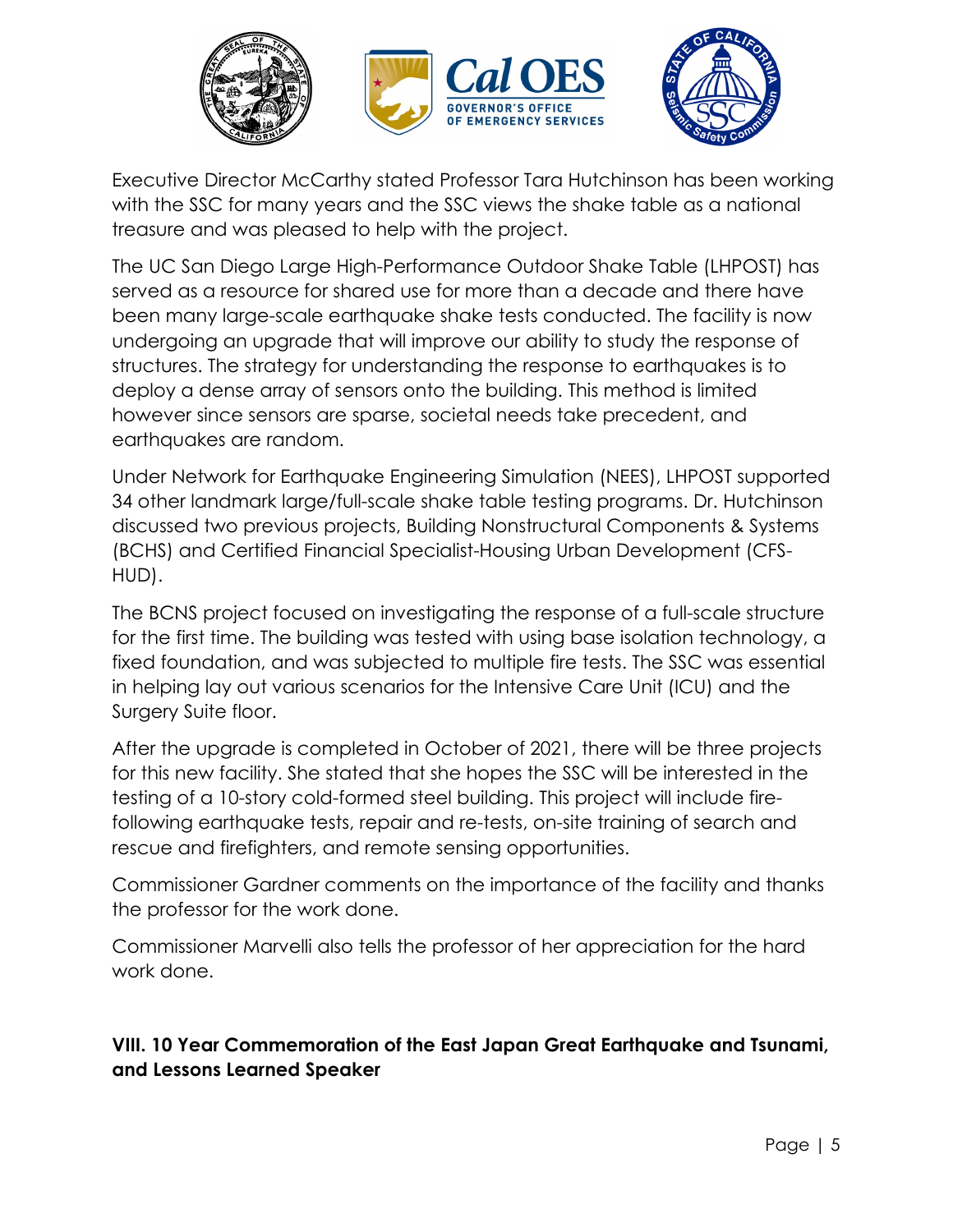

# **Speaker –** *Larry Collins, Chief Deputy of Fire & Rescue/Special Ops & Haz Mat, Cal OES*

The LA County's fire team is known as USA-2 and had just returned from Japan when they were notified of the earthquake and sent back to Japan with USA-1. The Air Force convoyed resources into the base of operations at OFunato. The OFunato Fire and Rescue officials designated parts of the city for the fire teams to conduct research and assess the damage. Some areas that were once marked safe from the tsunami ended up being damaged, which teaches a lesson for future tsunamis in California. The On-Site Operations Coordination Center (OSOCC) operated by the United Nations aided local needs. The team was then assigned further north to Kamaishi which was also heavily impacted. They went through the same process of searching the debris while aftershocks and bad weather were still occurring. The Fukushima nuclear power plant also was damaged from the tsunami.

Chief Collins believes there is still work to be done in California. He suggested audible warning systems in more dense parts of California and to educate people tsunami response. Chief Collins appreciated the human interaction and respect for life that he saw between the different countries.

## **Discussion:**

Vice Chair Silva asked Chief Collins to restate when they arrived in Japan, how many people participated, and how long they were there?

Chief Collins stated it was a heavy Urban Search and Rescue with 80 personnel and about two 60-ton containers of equipment. There are eight out of 28 tasks forces in California and 12 regional tasks forces which demonstrates the capability of California. He stated the team was assembled and deployed in about three hours and remained in Japan close to two weeks.

## **IX. Miscellaneous Announcements**

Executive Director McCarthy mentioned in 2008, there was a meeting about legislation that required the California Public Utilities Commission (CPUC) to evaluate hazards at Diablo Canyon Nuclear Power station. The SSC was a part of a panel including the Energy Commission, State Lands Commission, Coastal Commission, SSC, the county of San Luis Obispo, and the CA Geological Survey